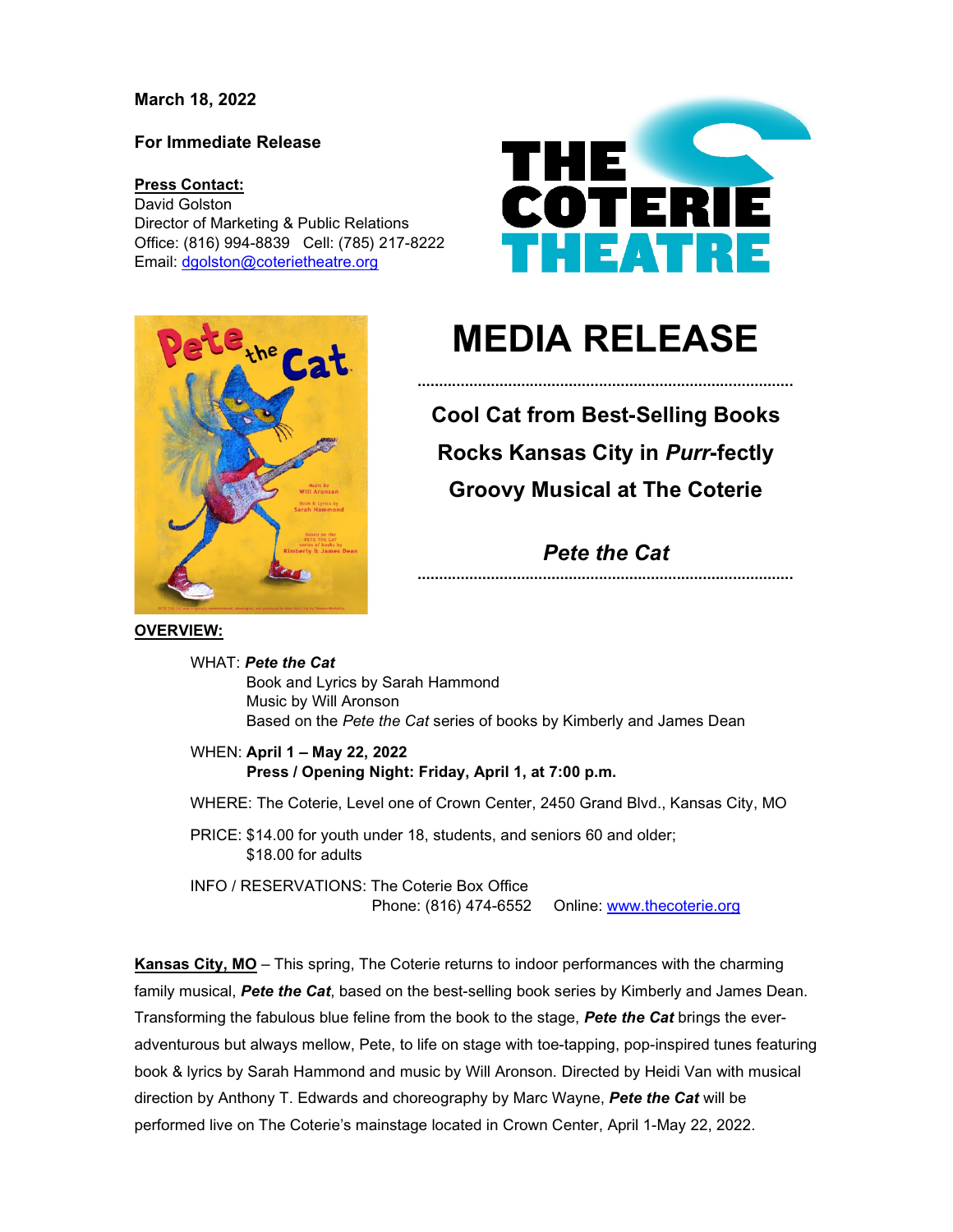## ABOUT THE MUSICAL

With its Beach Boys vibe and '60s feel, *Pete the Cat* will have everyone in the family strumming and strutting when the grooviest, guitar-slinging cat in town meets the Biddles family and rocks their world. Pete, who normally lives in his VW bus, has been sent to the Biddle's to learn some manners, much to the annoyance of Jimmy, the world's most organized grade schooler. But it doesn't take long before Pete turns his house arrest into a crusade to help Jimmy pass second grade and take him on the inspirational road trip of a lifetime.

The musical *Pete the Cat* is based on the beloved series of books by Kimberly and James Dean that has monopolized story time for families since first published in 2008. Since then, the stories of lovable Pete have regularly been featured on *The New York Times* Children's Picture Book bestseller list and have been adapted into a hit, animated series by Amazon Prime. Thanks to Pete's amiable personality and uncanny ability to always find the silver lining in any cloud, the *Pete the Cat* books have sold millions of copies worldwide. The *Pete the Cat* stage musical, created by TheatreworksUSA, toured the United States in 2016 and ran Off-Broadway at The Lucille Lortel Theatere in New York in 2017. During its Off-Broadway run, *The New York Times* called *Pete the Cat*, "...a high-energy, irrepressibly cheerful whirl... '*Believe in yourself*' is a common message in family theater, but this cat and his magic VW bus make delightfully unorthodox vehicles for it. The show also gets plenty of punch from Will Aronson's pop-rock score..."

The Coterie's production of *Pete the Cat* will run approximately 55 minutes with no intermission and will be best appreciated by families with ages three and older. **This is a masked event with all-vaccinated performers. Masks are to be worn by all audience members, regardless of age.** The Coterie is funded in part by the National Endowment for the Arts, Missouri Arts Council, ArtsKC Fund, and Theater League.

# THE ARTISTS

**Pete the Cat** is directed by Heidi Van with musical direction by Anthony T. Edwards and choreography by Marc Wayne. The cast features Noah Lindquist (as Pete the Cat), Lucas Lowry (as Jimmy Biddle), Amari Lewis (as Olive Biddle/Catcatcher/Eliose/Astronaut), Bri Woods (as Mom/Grumpy Toad/Ms. Creech/The Mona

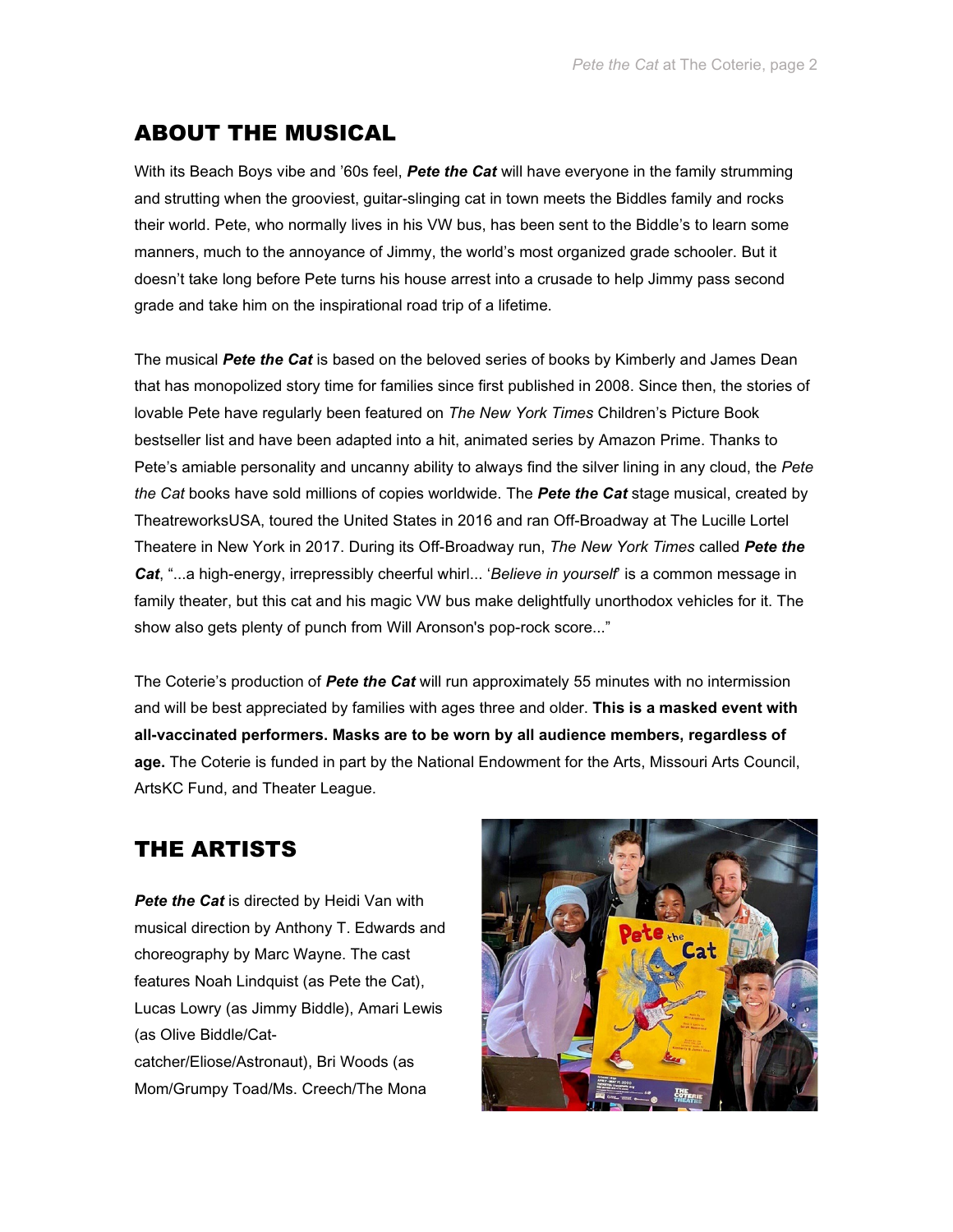Lisa), and T. Eric Morris (as Dad/Gus the Platypus/Barnaby/A Shark), with Bridget Casad and Jack Kapple as covers. The artistic and production company includes Mackenzie Goodwin Tran (production stage manager), Scott Hobart (technical director/properties/set dressing/paint charge/production assistant), Carlos Aceves (scenic designer), David Kiehl (sound designer), Jarrett Bertoncin (lighting designer), and Georgianna Londré Buchanan and Arwen White (costume designers).

# SHOW DATES,

## TIMES & TICKETS

The Coterie, now in its 43rd Season and named "One of the Five Best Theaters for Young Audiences in the U.S." by *TIME* magazine, will open *Pete the Cat* on April 1 and run through May 22, 2022, in The Coterie Theatre, located on level one of the Crown Center Shops in Kansas City, MO*.* Press Night will be held on Friday, April 1, at 7:00 p.m. The performance runs approximately 55 minutes with no intermission and will be appreciated by families with ages 3 and older. All tickets are on sale now by calling The Coterie's box office at **816.474.6552** or visiting **[www.thecoterie.org](http://www.thecoterie.org/)**.

- **This is a masked event.** Masks will always be worn by all staff and audience members, regardless of age. Additional COVID-19 safety protocols and additional important information for patrons is available at [www.thecoterie.org.](http://www.thecoterie.org/)
- **Individual Tickets:** Tickets are \$14.00 for youth under 18, students, and seniors 60 and older; \$18.00 for adults, depending on performance date.

## **PERFORMANCE CALENDAR PETE THE CAT**

| <b>MARCH 29 - MAY 22. 2022</b>        |                         |                                                                   |                                                          |                                                                   |                                                                       |                                 |
|---------------------------------------|-------------------------|-------------------------------------------------------------------|----------------------------------------------------------|-------------------------------------------------------------------|-----------------------------------------------------------------------|---------------------------------|
| s                                     | M                       | Π                                                                 | W                                                        |                                                                   | F                                                                     | s                               |
|                                       |                         | 29<br>10 am $\Box$                                                | 30<br>10 am $\Box$                                       | 31<br>10 am $\Box$                                                | 10 am $\Box$<br>12 pm $\mathbf{\Omega}$<br>$7 \text{ pm}$             | $2 \text{ pm} \n  \blacksquare$ |
| з<br>$2 \text{ pm} \n  \blacksquare$  | 4                       | 5<br>10 am $\mathbf{\Omega}$<br>12 pm $\mathbf{\Omega}$           | 6<br>10 am $\mathbf{\Omega}$<br>12 pm $\mathbf{\Omega}$  | 7<br>10 am $\mathbf{P}$<br>12 pm $\mathbf{\Omega}$                | 8<br>10 am $\mathbf{E}$<br>12 pm $\Box$<br>$7 \text{ pm} \n  \square$ | $2 \text{ pm} \n  \blacksquare$ |
| 10<br>$2 \text{ pm} \n  \blacksquare$ | 11                      | 12<br>10 am 中<br>12 pm                                            | 13<br>10 am <sup>1</sup><br>12 pm                        | 14<br>10 am <del>里</del><br>12 pm $\mathbf{P}$                    | 15<br>10 am $\mathbf{\Omega}$<br>12 pm<br>7 pm                        | 16<br>$2 \text{ pm}$            |
| 17                                    | 18                      | 19<br>10 am $\mathbf{\mathbf{\Omega}}$<br>12 pm $\mathbf{\Omega}$ | 20<br>10 am <b>D</b><br>12 pm <del>里</del>               | 21<br>10 am $\mathbf{\mathbf{\Omega}}$<br>12 pm $\mathbf{\Omega}$ | 22<br>10 am $\Box$<br>12 pm<br>7 pm                                   | 23<br>2 pm                      |
| 24<br>2 pm                            | 25                      | 26<br>10 am $\mathbf{\Omega}$<br>12 pm $\mathbf{\Omega}$          | 27<br>10 am $\blacksquare$<br>12 pm $\mathbf{\Omega}$    | 28<br>10 am $\mathbf{\Omega}$<br>12 pm $\mathbf{\Omega}$          | 29<br>10 am $\mathbf{P}$<br>12 pm $\mathbf{\Omega}$<br>7 pm           | 30<br>2 pm                      |
| 1<br>2 pm                             | $\overline{\mathbf{2}}$ | 3<br>10 am $\Box$<br>12 pm $\mathbf{\Omega}$                      | 4<br>10 am <sup>1</sup><br>12 pm $\mathbf{\Omega}$       | 5<br>10 am $\mathbf{\Omega}$<br>12 pm $\mathbf{\Omega}$           | 6<br>10 am $\Box$<br>12 pm <u>⊞</u><br>7 pm                           | 2 pm                            |
| 8                                     | 9                       | 10<br>10 am $\Box$<br>12 pm                                       | 11<br>10 am<br>12 pm $\mathbf{\Omega}$                   | 12<br>10 am <del>口</del><br>12 pm $\mathbf{\Omega}$               | 13<br>10 am $\mathbf{\Omega}$<br>12 pm <b>⊞</b><br>7 pm               | 14<br>2 pm                      |
| 15<br>2 pm                            | 16                      | 17<br>10 am<br>12 pm $\mathbf{\Omega}$                            | 18<br>10 am $\mathbf{\Omega}$<br>12 pm $\mathbf{\Omega}$ | 19<br>10 am $\Box$<br>12 pm $\mathbf{E}$                          | 20<br>10 am $\mathbf{\Omega}$<br>12 pm 中<br>7 pm                      | 21<br>2 pm                      |
| 22<br>2 pm                            |                         |                                                                   |                                                          |                                                                   |                                                                       |                                 |

#### **CALENDAR LEGEND**

Group Rates are available for 20 or more

**Opening Night** 

Interpreted performance in American Sign Language

• **Group Pricing:** The Coterie offers groups of 20 or more special rates ranging from \$6.00 - \$12.00 per person, depending on performance date.

**Production photos will available online at** [www.thecoterie.org/press-room.](http://www.thecoterie.org/press-room)